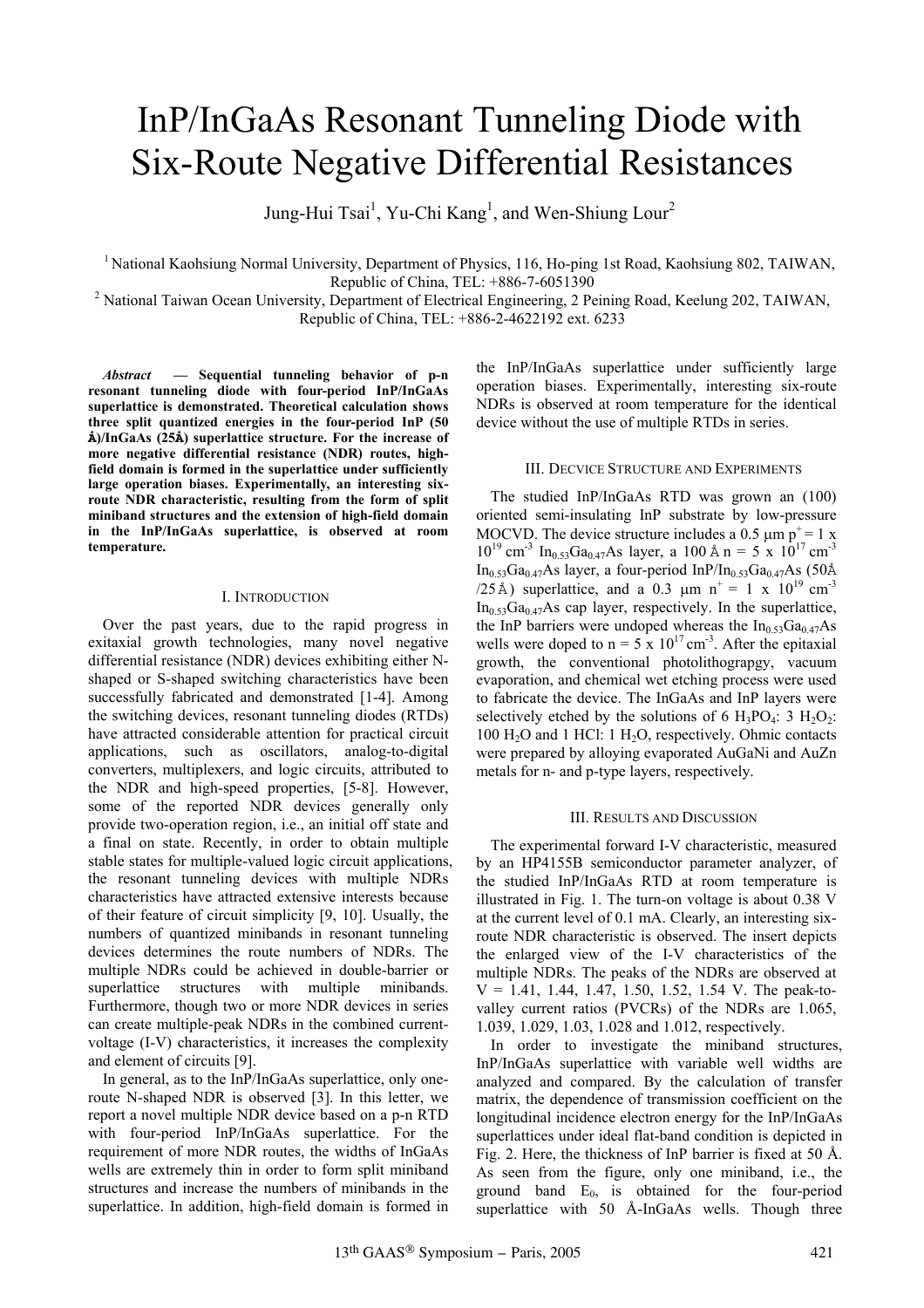quantized energies that the transmission coefficients are close to unity are expectable, they are nearly near each other and generally established as the same miniband at room temperature. Then, only one-route NDR is observed as to the previous report [3]. However, as the widths of InGaAs wells are reduced to 25 Å, the miniband structures trend to split. The second and third minibands, i.e., the first excited band  $E_1$  and the second excited band  $E_2$ , substantially appears. That is to say, the quantized energies separate each other and the numbers of "effectively" minibands increase, as the widths of InGaAs wells are decreased in the four-period superlattice. In the experimental device, the energy difference  $({\sim 22 \text{ meV}})$ between two minibands is nearly identical. On the other hand, further increasing the periods of the InP/InGaAs superlattice, though the numbers of minibands are increased, they strongly couple (wide energy range of  $E_0$ ) each other and can be also established as one miniband. Thus, the short-period InP/InGaAs superlattice with the relatively thin InGaAs wells could achieve the split miniband structures.



Fig.1. (a) Experimental current-voltage characteristic of the InP/InGaAs RTD at room temperature. (b) Enlarged view of the multiple NDRs.



Fig.2. The dependence of transmission coefficient on longitudinal incidence electron energy under ideal flat-band condition for the InP/InGaAs RTD with variable well widths. Here, the thickness of InP barrier is fixed at 50 Å.

Figure 3 shows the corresponding conduction band diagram of the studied RTD. Because the inserted n-InGaAs layer between superlattice and base layer is not too thick, the superlattice is depleted completely and the depletion region extends into n<sup>+</sup>-InGaAs cap layer at equilibrium. At low voltage level, the applied voltage is essentially across the p-n junction and the device acts as traditional diodes. Once the applied voltage is enough large, the InP/InGaAs superlattice will go into flat-band condition, as illustrated in Fig. 3(a). However, six-route N-shaped NDRs are observed though only three split minibands are indicated in the superlattice, as clearly seen in Fig. 1. Furthermore, the applied voltage of the studied device must be enough large to enable the superlattice to attain the flat-band condition. Thus, we suggest that the tunneling mechanism of the MNDR behavior should be dominated by high-effect domain [11]. It is worthy to note that the high-field region may initially occur on the left side of the superlattice because the doping concentration of the inserted n-InGaAs layer is lower when compared to the  $n^+$ -InGaAs cap layer.

When the applied voltages are greater than the flat-band voltage, i.e., after the high-field domain is formed, the first resonant tunneling behavior will occur as the Fermi level  $E_F$  of n<sup>+</sup>-InGaAs cap layer aligns to the  $E_0$  within the superlattice, as seen in Fig. 3(b). Similarly, if the  $E_F$  aligns to the  $E_1$  and  $E_2$ , the second and third resonant tunneling behaviors will occur, as shown in Figs. 3(c) and 3(d), respectively. After the above process, further increasing the bias will make the high-field region extend to the adjacent superlattice period and cause another quantum well to break off from the above resonant tunneling. Another resonant tunneling will occur through the highfield region in the first and second periods of the superlattice and the low-field region in the other periods of the superlattice, as seen in Fig. 3(e). Then, the fourthroute NDR phenomenon will appear. Identically, as the high-field region extends to the third and fourth periods of the superlattice, the fifth and sixth oscillatory behaviors may occur, as illustrated in Figs.  $3(f)$  and  $3(g)$ ,